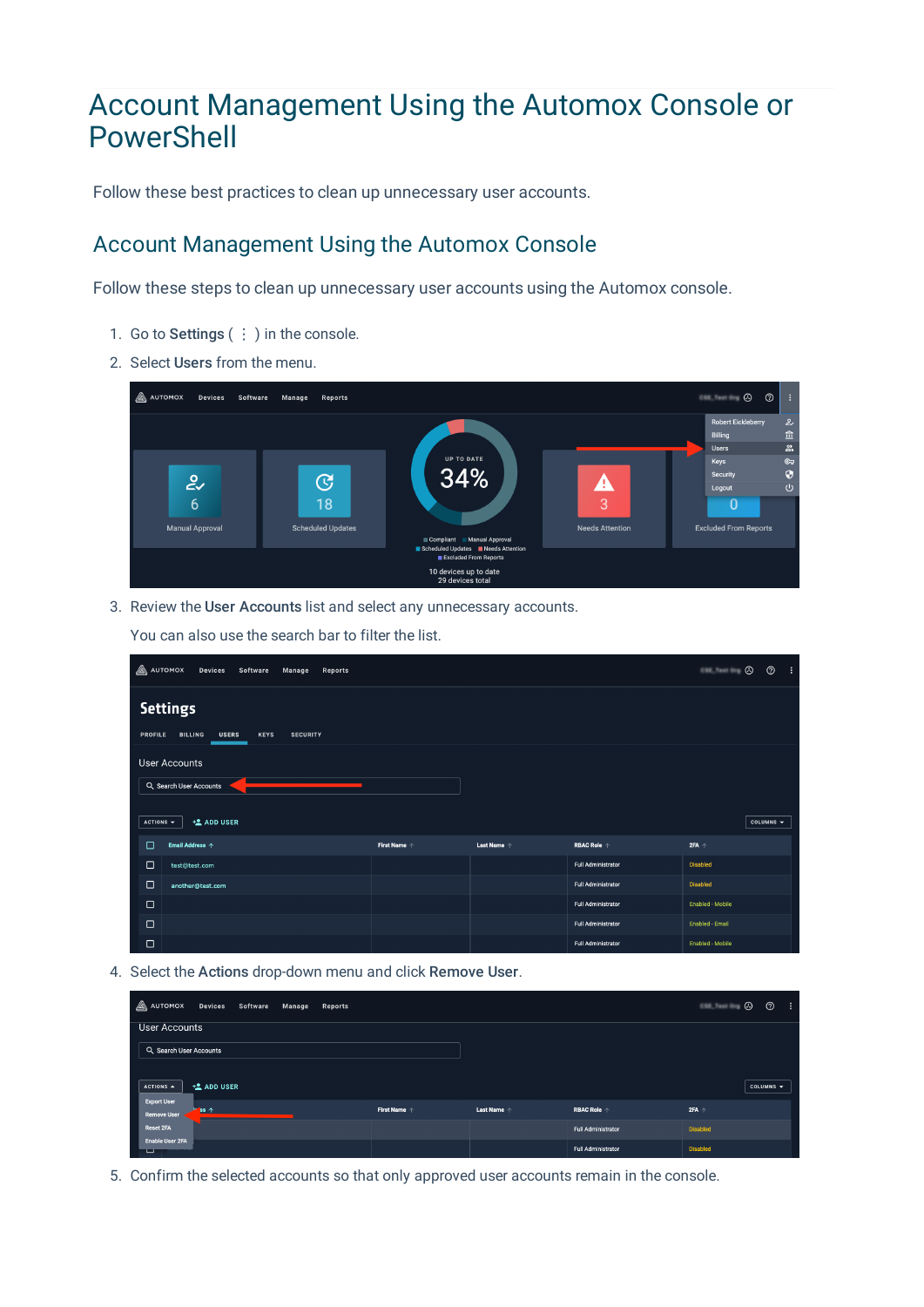## Account Management Using PowerShell

Follow these steps to delete multiple users from an organization based on the user email addresses using a PowerShell script. This logs the successes and failures in a location that you specify.

There are four areas in the code that you'll need to update to get the script to function:

1. \$orgID = 'YOUR\_ORG\_ID'

You will need your Org ID, which can be found by looking at the URL. Select the value after the "?o="



Note: The user must be a Global or Zone administrator to manage API keys for a zone. See Managing Keys for more information.

2. \$apiKey = 'YOUR\_API\_KEY'

In your console, go to Settings > Keys and select the API key. Note that the API key is per user, so that another user will have different API keys.

3. \$logPath

Set this variable to the folder where you want to save logs

4. \$toDelete

Set your list of users you want deleted by their email addresses

#### Delete Multiple Users Script

```
\# \# \# Replace the variables in this block with your Org ID & API key \# \# \#$orgID = 'YOUR_ORG_ID'
$apiKey = 'YOUR_API_KEY'
# Modify log path as desired
$logPath = 'C:\Temp\'
# List of users identified by email to delete
$toDelete = @('user@email.com','user2@email.com','user3@email.com')
```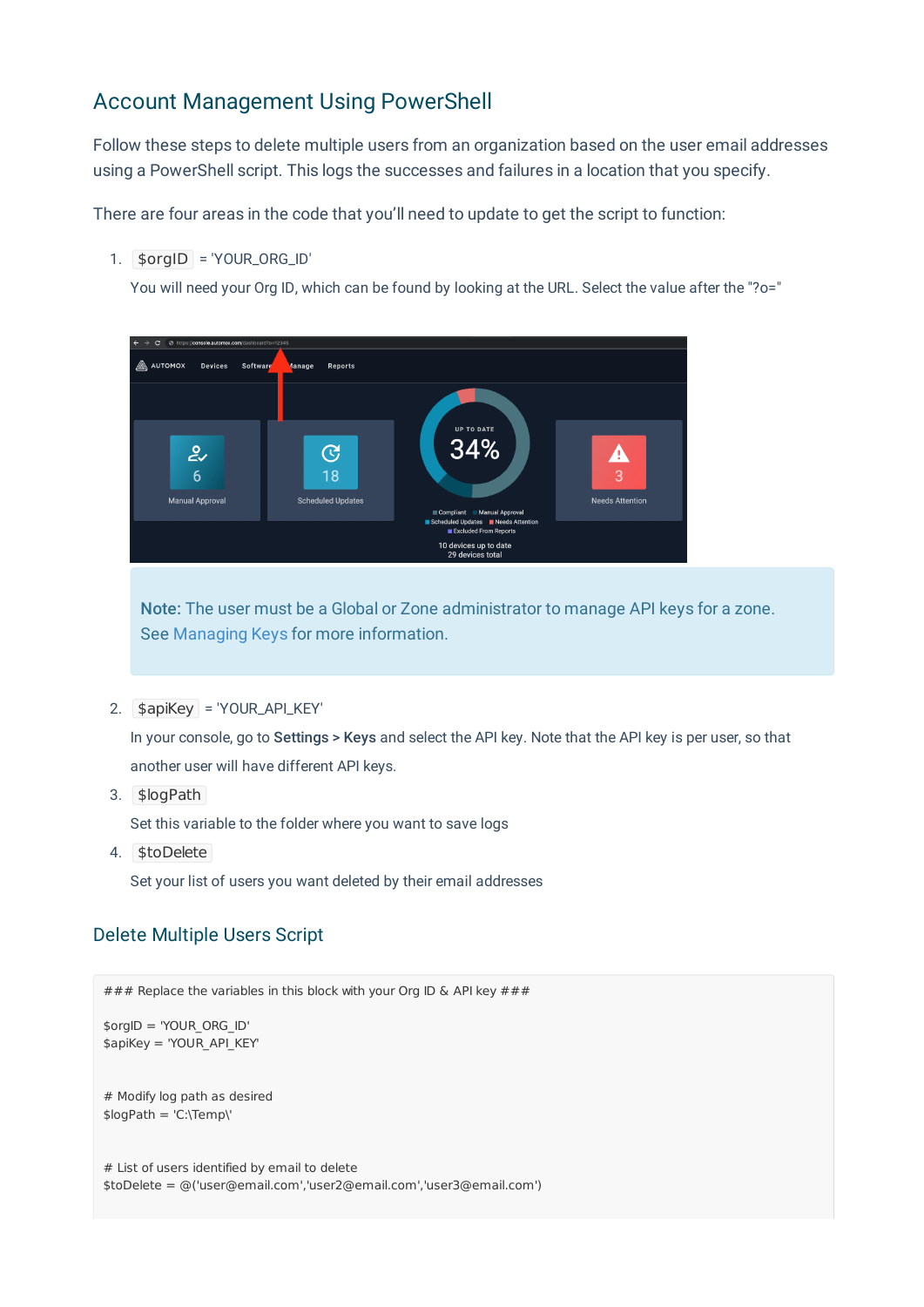```
######################################################################
$page = 0$limit = 500$headers = @{ "Authorization" = "Bearer $apiKey" }
# Easier to maintain, especially if multiple organizations, or for repurposing for different API Tables
$apiInstance = 'https://console.automox.com/api/'
$apiTable = 'users'
# Initialize empty arrays to store server IDs
$users = @()$delList = @()$failDelete = @()$successDelete = @()# Generate list of all users
while($true) {
  $orgAndKey = "?o=$orgID&api_key=$apiKey&l=$limit&p=$page"
  #put components together
  $uri = $apiInstance + $apiTable + $orgAndKey#Get the json body of the Web Request
  $resp = (Invoke-WebRequest -Method GET -Uri $uri -UseBasicParsing).Content | ConvertFrom-Json
  $users += $respspace += 1if($resp.count -lt $limit) {
    break
  }
}
# Narrow down to list of users that need to be deleted
ForEach ($user in $toDelete) {
  $match = $users | Where-Object {$_.email -EQ $user}
  $delList += $match
}
# Delete designated users. Log whether successful or failed to delete.
ForEach ($delUser in $delList) {
 try {
    $id = $delUser.id
    $email = $delUser.email
    $name = $delUser.firstname+' '+$delUser.lastname
    $url = "https://console.automox.com/api/users/$id"+"?o=$orgID"
    Invoke-WebRequest -Method Delete -Uri $url -Headers $headers
    $successDelete += @{"Email"=$email;"ID"=$id;"Name"=$name}
     Write-Output "Successfully Deleted User: $email"
```